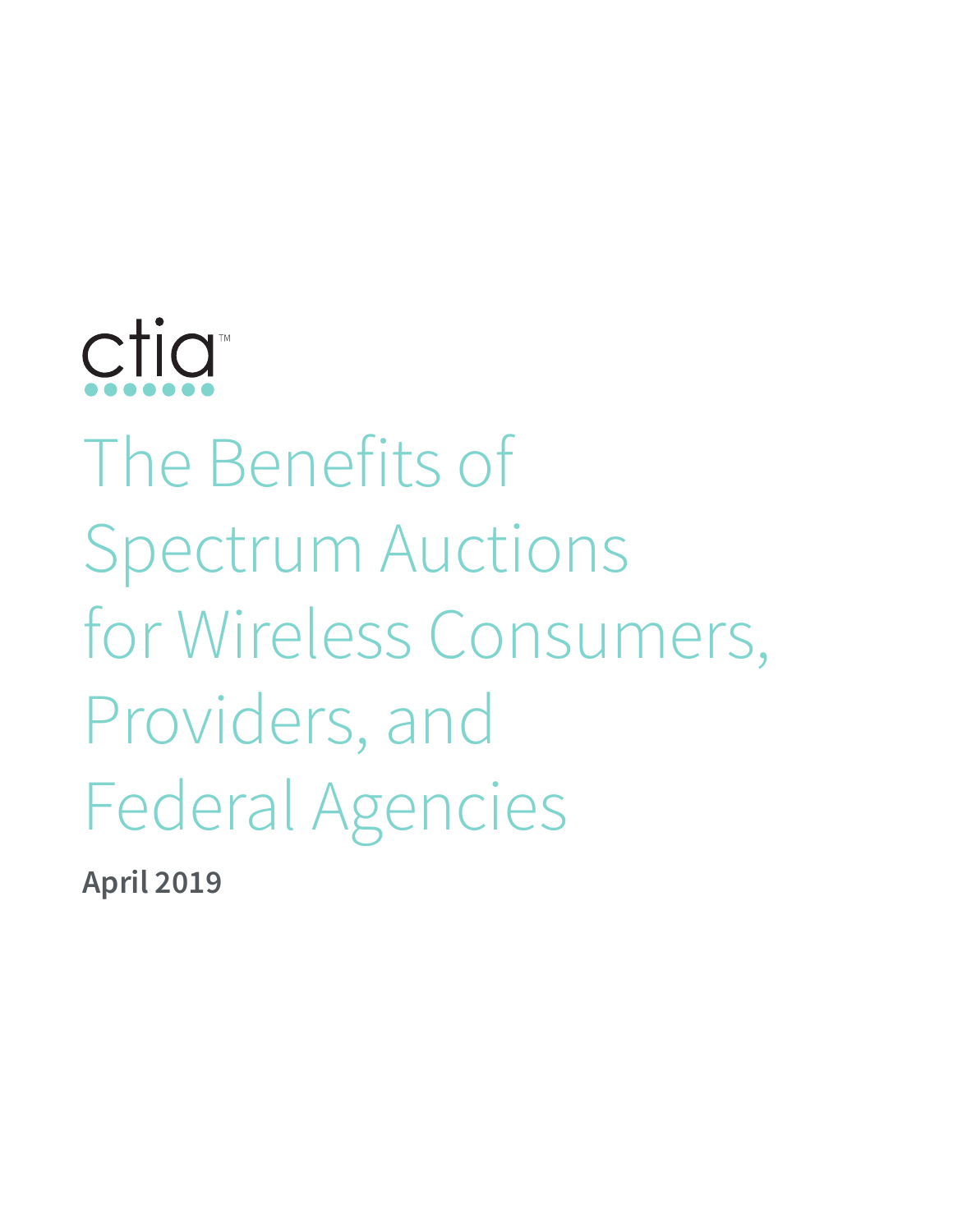#### **Executive Summary**

Since their introduction, the use of auctions to grant spectrum licenses to the commercial wireless industry has been a win-win for America's wireless consumers, wireless providers, and in many cases, federal agencies. Auctions have provided speed, certainty, efficiency, and economic rationality to the distribution of spectrum resources.

For the past fourteen years, innovative legislative tools and funding instruments—like the Spectrum Relocation Fund (SRF)—have supplemented spectrum auctions by enabling federal agencies to more quickly and efficiently relocate their operations from current spectrum to free these frequencies for commercial use. Under this system, relocated federal agencies receive funding from auctions to cover their relocation costs and to explore future research and development. This complementary combination of spectrum auctions and relocation funds has worked well for both federal agencies and commercial stakeholders, allowing for incredible commercial innovation and investment in the wireless ecosystem.

However, the current system could be improved in small but important and impactful ways. Policymakers should enhance the flexibility and funding made available to federal incumbents to allow for future spectrum reallocations. In addition, enhanced flexibility and funding will provide much needed and improved equipment, cybersecurity, and more efficient and interference-free federal spectrum use.

For example, targeting two specific blocks of spectrum (1300-1350 MHz and 1780-1830 MHz) currently held by federal agencies would potentially deliver \$54.7 to \$56.7 billion in new revenue, a portion of which could be used to help federal entities improve existing spectrum management systems and equipment. For these two bands, even the low end of projections would bring in roughly three times the costs (up to \$7.9 billion) of transitioning affected incumbent federal agency users to modern and more efficient communications systems.

#### **Auctions Have Been Successful and Beneficial For Both Commercial and Federal Entities**

Since the first spectrum auctions in the early 1990s, the Federal Communications Commission's ("FCC" or "Commission") competitive bidding (or auction) process for spectrum licenses has been a complete policy success for the U.S. for several reasons, including revenue raised, speed, and aligned incentives.

As of April 2017, the Commission had completed 88 spectrum license auctions and the total amount of proceeds collected for government use and deficit reduction exceeded \$114 billion.<sup>1</sup> Most recently, the Commission auctioned 28 GHz spectrum licenses, raising more than \$700 million in additional revenue at the end of 2018,<sup>2</sup> and is currently conducting an auction of 24 GHz spectrum licenses.

Notably, while significant and beneficial, the positive effects flowing from auctions are not limited to raised revenue. The use of competitive bidding has also increased the speed of licensing while simultaneously granting a bundle of rights to licensees that are exclusive (entitled to protection from interference) and flexible (allowing licensees to freely innovate).

This combination of speed and aligned incentives has enabled the U.S. wireless industry to invest substantially in the wireless ecosystem. In 2016, the wireless industry as a whole contributed over \$475 billion to the U.S. economy, supporting 4.7 million jobs.<sup>3</sup> And the wireless industry accounted for 2.6 percent of total U.S. gross domestic product, generating \$1 trillion dollars in economic output, making it equivalent to the 24th largest economy in the world (larger than 87 percent of the world's economies, including such nations as Norway, Hong Kong, and Ireland).4

Before auctions were used to assign spectrum rights, the FCC used several other approaches to spectrum management, including comparative hearings and lotteries. Policymakers in the U.S., have long held that spectrum rights should be assigned to parties that put it to the best use for society as a whole.<sup>5</sup> Over time, it became clear to regulators that neither comparative hearings nor lotteries could achieve that goal due to significant inefficiencies in the systems.<sup>6</sup>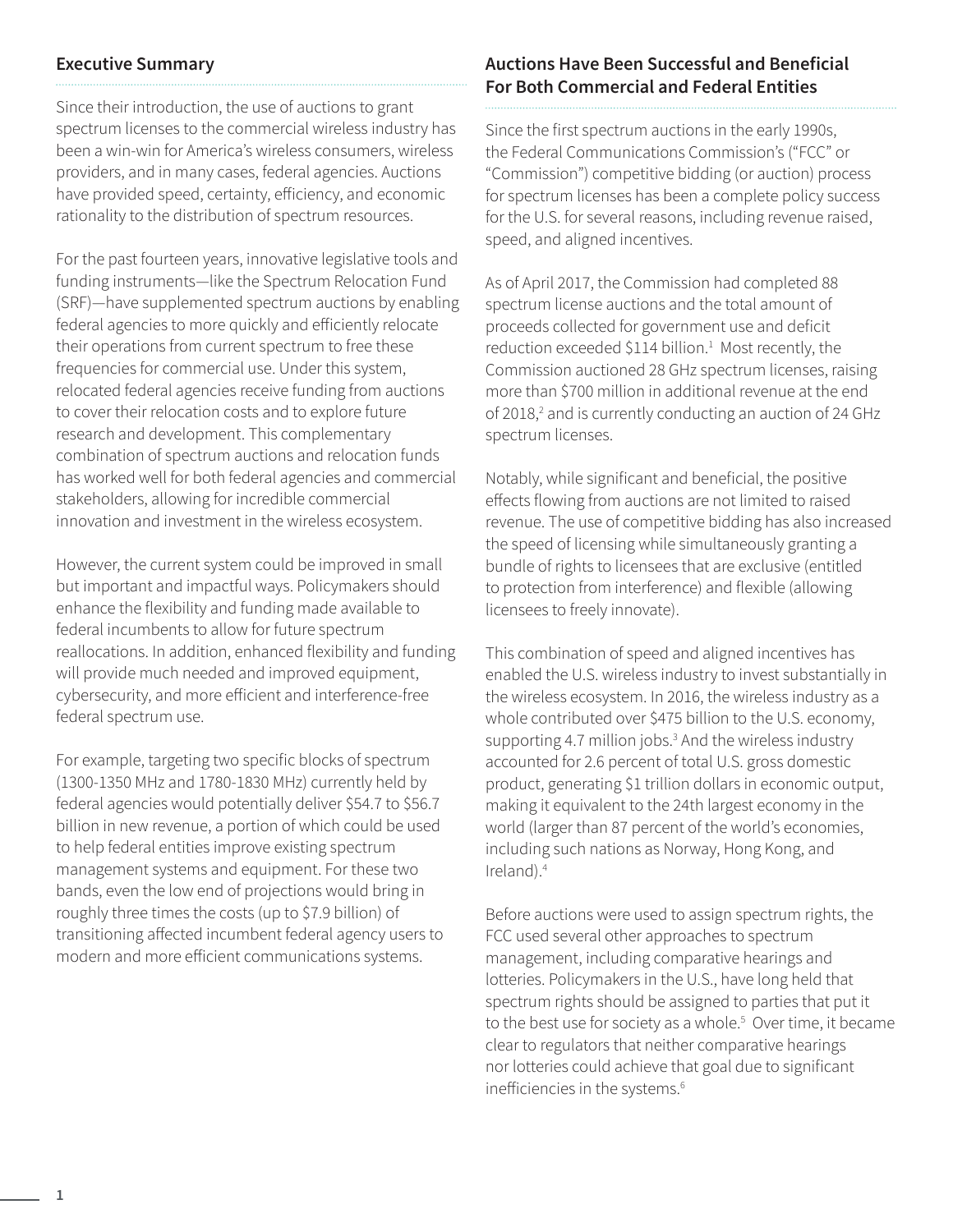In contrast, economic theory and results have made clear that auctions are the best way to efficiently and effectively assign spectrum rights.<sup>7</sup> Auctions also allow greater aggregate competition and availability of spectrum for a larger subset of potential wireless providers. Specifically, use of a variety of geographic license area and spectrum block sizes have allowed a variety of interested parties (both large and small) to compete and provide service across the country.

Due to the resulting positive results, flexible, exclusiveuse licensing policies have long been the cornerstone of the Commission's successful wireless strategy.8 The U.S. wireless industry has relied upon exclusively-licensed spectrum to transition through four generations of technology—from analog voice in 1G to high-speed data in 4G— to become the global leader in the provision of

4G service.<sup>9</sup> That same success is already being realized through auctions of spectrum that will support 5G advancements and the ability of license holders to repurpose existing spectrum holdings from 4G to 5G. The Commission itself has noted that exclusive-use licensing "strike[s] the right balance between the benefits of competition, on the one hand, and the efficiencies of scale and scope that justify investments of capital and expertise."<sup>10</sup> Congress has also acknowledged the value of exclusive-use licensing—directing the National Telecommunications and Information Administration (NTIA) in reallocating spectrum to "give priority to options involving reallocation of the band for *exclusive non-Federal use*."<sup>11</sup> These statements stem from the fact that auctions of exclusive-use spectrum rights have proven successful and now rightly serve as the core of our nation's spectrum management policies.

# **Enhancing Spectrum Auctions with Resources for Federal Agencies**

With the adoption of the Commercial Spectrum Enhancement Act (CSEA) in 2004,<sup>12</sup> federal agencies receive a centralized and streamlined funding mechanism to recover costs associated with relocating radio systems or sharing spectrum—the Spectrum Relocation Fund.<sup>13</sup>

The SRF was originally designed solely to provide reimbursement to federal agencies for their costs associated with relocating their mission-critical systems and to allow for repurposing of Federal spectrum for commercial services.14 However, Congress has modified the underlying statute several times to accommodate federal users, allow for more flexibility in the disbursement of SRF funds, and better enable the efficient repurposing of Federal spectrum.

In recent years, Congress has required NTIA to take action to release spectrum from federal to commercial use and to ensure the efficient use of federal spectrum.<sup>15</sup> The Spectrum Act requires NTIA to identify federal spectrum that may be released for commercial use and to manage the transfer process for federal agencies.<sup>16</sup> In addition, the Bipartisan Budget Act of 2015 adds additional requirements in Title X, the Spectrum Pipeline Act of 2015 ("Pipeline Act"), including NTIA coordination

with the FCC to identify additional spectrum to be assigned for non-federal use and authorization of SRF payments to federal entities for research and development activities.<sup>17</sup>

This Pipeline Act broadens the expenses that can be covered by the fund and also authorizes \$500 million specifically to exploring spectrum re-purposing.<sup>18</sup> In 2017, the MOBILE NOW Act<sup>19</sup> took action to accelerate the relocation of Federal entities by allowing existing SRF balances to be transferred to agencies for transition efforts immediately upon completion of an auction, rather than after the actual receipt by the SRF of auction proceeds.<sup>20</sup> Congress intended that by allowing immediate execution of transition plans, agencies would reduce their timelines to vacate, potentially increasing auction proceeds due to the value of accelerated access to the auctioned bands.21

As an example of auction benefits, in 2015 the Advanced Wireless System auction (AWS-3) generated \$3.5 billion for the Department of Defense (DoD)—allowing DoD to deploy new equipment, better capabilities, and increase its readiness with \$500 million from the SRF provided for new DoD technologies.<sup>22</sup> The funds also enabled new research by the government into spectrum technology and equipment and allowed for upgraded technology to be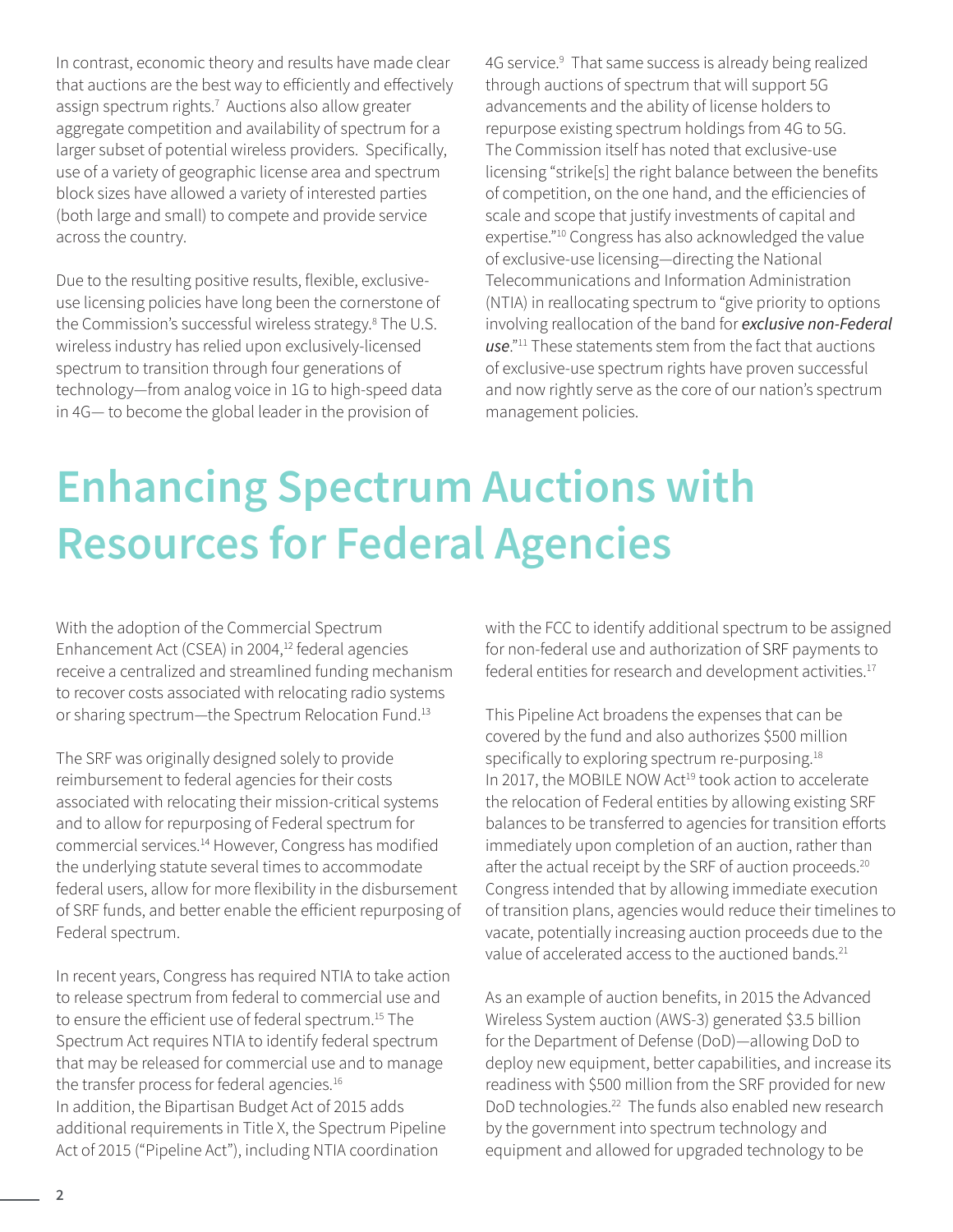purchased and deployed in a rapid and effective fashion. In sum, the competitive bidding process has not only provided substantial benefits to the commercial industry it has also provided funding to federal entities to mitigate any mission disruptions. As Maj. General Robert E. Wheeler (USAF Ret.) has said, "the military's capabilities and systems are greatly improved as a direct result of proceeds of the last two auctions of spectrum reallocated for commercial use."

#### **CSEA Should Be Altered to Allow Federal Agencies More Flexibility In Use of SRF Funds**

Although the SRF has been successful, additional changes to the law governing the use of SRF funds would greatly benefit both federal agencies and the commercial wireless industry. Improving accessibility to SRF funds is the most critical change necessary for DoD to help preserve mission-critical functions today.23

Agencies are already able to draw from the SRF upfront to cover research and development, but these requests are governed by a lengthy review process to determine the projected increase in value that such research and development might create.24 More freedom to improve spectrum use efficiency would allow DoD users to more quickly integrate and streamline missions—which would more quickly vacate more spectrum and allow that spectrum to be available for auction.<sup>25</sup>

Relaxing SRF requirements and allowing more use of the funds by DoD could also help improve the authorization and enforcement mechanisms for federal spectrum usage. For example, SRF funds could be utilized to develop a standardized national spectrum data information repository that would serve as the authenticated data source for all federal spectrum usage. As part of this tool, a suite of nationally or federally-agreed-upon modeling and simulation methodologies could be embedded to allow for real-time engineering studies.

Promulgation of this national system would allow rapid information exchange between federal agencies, allowing agencies requesting use of federal spectrum to obtain almost instantaneous certification/assignment such requests. Under this system, all federal spectrum stakeholders (with appropriate clearances) would be able to access a variety of spectrum data such as the type and location of use and technical parameters associated with the use, and enable stakeholders to review this data in an easily understandable format (pictures, mapping, etc.).

Similarly, this system can serve as a stepping stone to the creation of an automated enforcement mechanism that would allow federal agencies to rapidly and efficiently identify and eliminate interference issues (potentially without the need for FCC involvement). All of these efforts would be available on a national level and would allow for more effective use of federal spectrum resources and further enable the possibility of more spectrum sharing in the future with commercial operators.

#### **CSEA-Eligible Spectrum Bands Should Be Targeted for Rapid Reallocation**

Given the incredible success associated with auctions and use of auction revenues to fund the SRF, policymakers should focus on additional spectrum bands that are eligible under CSEA. Two primary targets are the 1300- 1350 MHz and 1780-1830 MHz bands that have been subject to extensive discussions between federal and non-federal stakeholders.

NTIA identified both bands as candidates for reallocation in October 2010<sup>26</sup> and both bands would be eligible for auction under the previously-enacted Spectrum Pipeline Act of 2015 and under the MOBILE NOW Act. The Spectrum Pipeline Act of 2015 requires the identification of 30 megahertz of spectrum for reallocation from federal use to be auctioned in 2024<sup>27</sup> and the MOBILE NOW Act requires the FCC and NTIA to make at least 255 megahertz below 6 GHz available for mobile and fixed wireless broadband.<sup>28</sup>

For the 1300-1350 MHz band, the federal government is already studying the feasibility of making a minimum of 30 megahertz in the 1300-1350 MHz band available for non-federal use utilizing SRF funds.<sup>29</sup> The feasibility study is a multi-agency program, called the Spectrum Efficient National Surveillance Radar Program (SENSR), created as a response to the Spectrum Pipeline Act of 2015.<sup>30</sup> The SENSR program aims to study the possibility of consolidating existing radar systems in the 1300-1350 MHz band into another federal band (potentially the 2700-3100 MHz band).<sup>31</sup>

The 1780-1830 MHz band is directly adjacent to the AWS spectrum bands (1710-1780 MHz) and is utilized for commercial mobile services in most countries other than the U.S.<sup>32</sup> One primary federal use of this band is the Air Combat Training System (ACTS) that uses outdated equipment.<sup>33</sup> The ACTS is a major training and rehearsal tool that gives the U.S. an edge in combat operations and there is now equipment available to upgrade its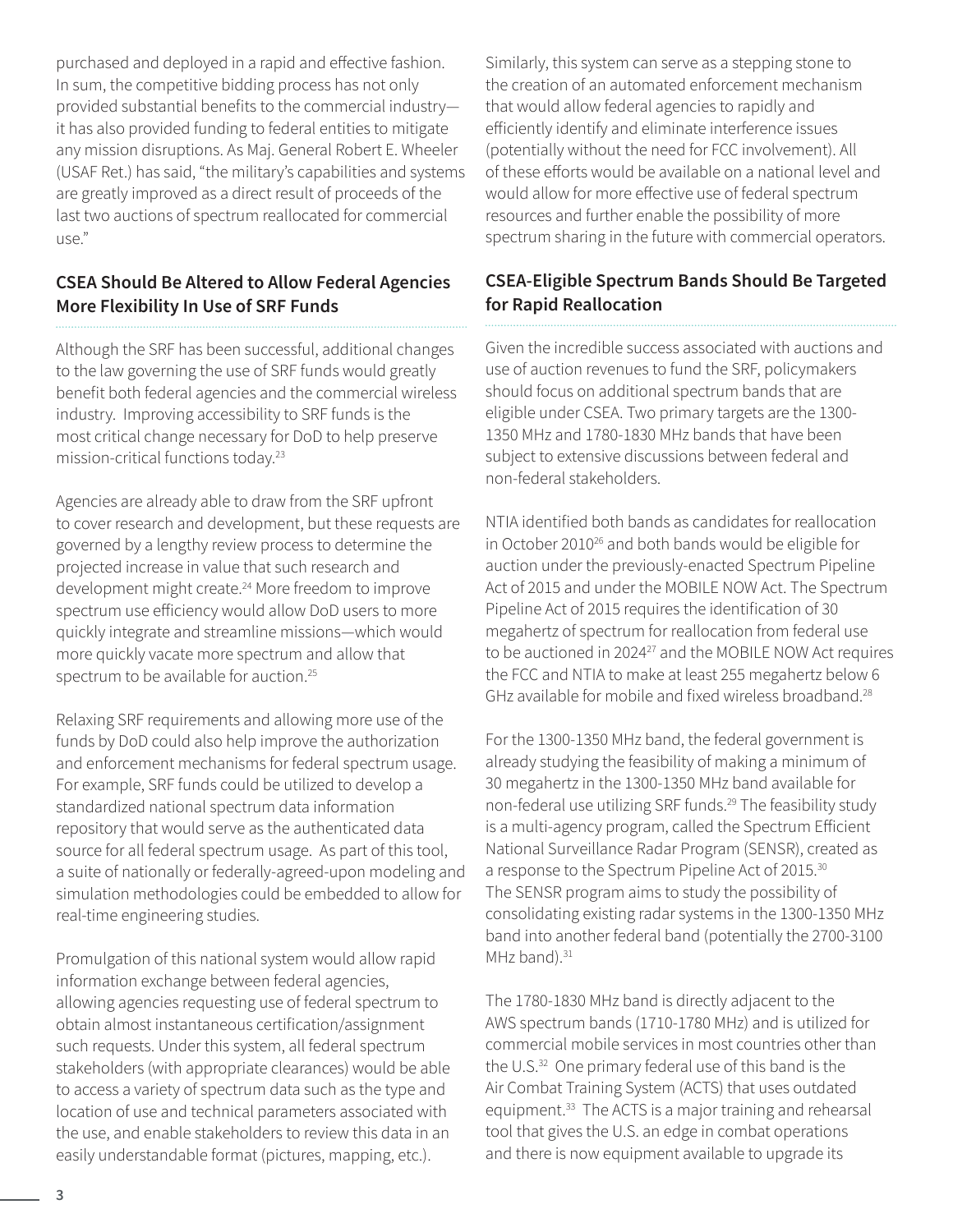capabilities.34 Targeting this spectrum for reallocation to commercial systems and thereby permitting use of CSEA and SRF funds would expedite important DoD modernization at zero cost, enhance capabilities from legacy system, allow complete joint interoperability, and permit enhanced cyber security at the systems level.<sup>35</sup>

Further, the other federal systems within the 1780- 1830 MHz band are the same systems that were studied and accommodated during the AWS-3 reallocation process (1755-1780 MHz)—meaning that sharing studies are completed for those systems and so the long-term sharing and technical parameters are already well understood. This band has also been identified by DoD as a target for DoD modernization funding.36 Major General Robert Wheeler recently noted that commercially-valuable spectrum (specifically the 1755-1830 MHz band) is ripening for auction to the benefit of DOD, and that the resulting funds can "pay for" two major DOD requirements: modernizing defense systems transitioning from the auctioned band and upgrading the cyber-security of DoD legacy networks.37

Revenue possibilities for these spectrum bands are estimated to be approximately \$62.6 billion (with a downside estimate of approximately \$31.3 billion).<sup>38</sup> With expected costs of clearing of between \$3.67-\$4.17 billion for 1300-1350 MHz and \$2.26-\$3.76 billion for 1780- 1830 MHz, these spectrum bands could be expected to raise between \$54.7 and \$56.7 billion (or \$23.4-\$25.4 billion based on the downside estimate).<sup>39</sup>

While a substantial portion of this money would be directed to the Treasury, Congress has an opportunity to modify the existing CSEA statute to allow for more SRF funding and to create additional fund flexibility to enable significant improvements in existing federal agency use of the spectrum. The funds would also allow for rapid reallocation of 100 megahertz of desperately needed spectrum resources to the commercial industry to enable the deployment of next-generation 5G systems.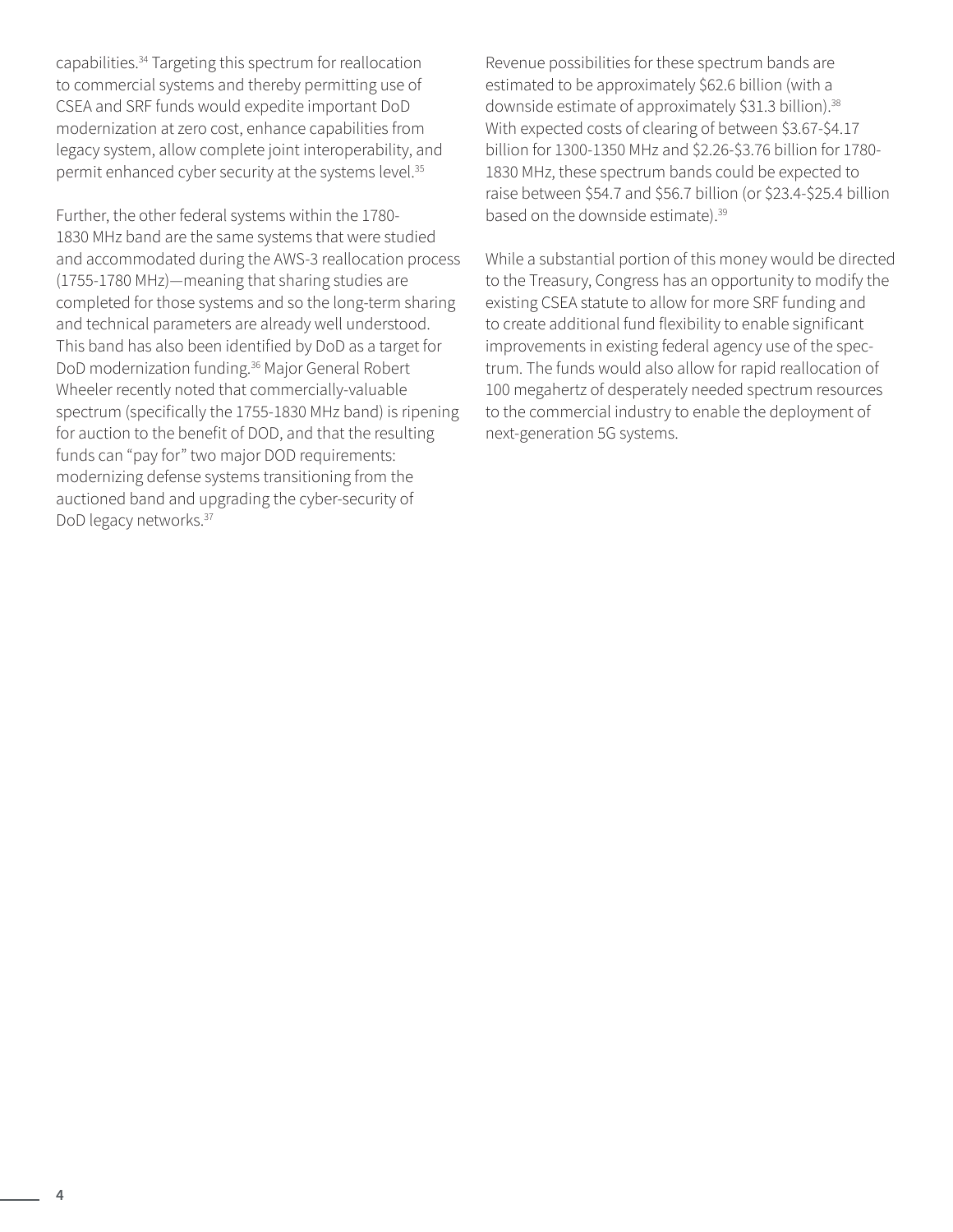## **ENDNOTES**

- 1 Spectrum Auctions: Fiscal Year 2018, Federal Communications Commission, https://www.fcc.gov/sites/default/ files/spectrum-auctions-program-2018.pdf (last visited Feb. 28, 2019).
- 2 Auction of 28 GHz Upper Microwave Flexible Use Service Licenses For Next-Generation Wireless Services Closes; Gross Winning Bids Amounts Announced For Auction 101, Public Notice, AU Docket No. 18-85, DA 19-23 (rel. Jan. 31, 2019) (noting that \$702,572,410 was raised in the auction).
- 3 See How the Wireless Industry Powers the U.S. Economy, Accenture Strategy Report (2018) at 3, available at https:// api.ctia.org/wp-content/uploads/2018/04/Accenture-Strategy-Wireless-Industry-Powers-US-Economy-2018-POV. pdf .
- 4 Id.
- 5 47 U.S.C. § 310(d); see also Expanding Flexible Use of the 3.7 to 4.2 GHz Band, Report and Order and Notice of Proposed Rulemaking, 33 FCC Rcd 6915 (2018) ("We note that the ultimate assignment of any license is subject to FCC approval under Section 310(d) of the Communications Act. We therefore seek comment on the application process described above and any other application criteria that may be appropriate to fulfill the Commission's statutory obligations to license spectrum in the public interest and ensure that spectrum is put to its highest and best use.").
- 6 See Gregory Rosston, Increasing the Efficiency of Spectrum Allocation, Stanford Institute for Economic Policy Research at 7-8 (2014);
- 7 See Evan Kwerel and John Williams, A Proposal for a Rapid Transition to Market Allocation of Spectrum, OPP Working Paper Series at 37 (2002), https://www.fcc.gov/reports-research/working-papers/proposal-rapid-transition-market-allocation-spectrum; Peter Cramton, The Efficiency of the FCC Spectrum Auctions, The Journal of Law & Economics at 727, 735 (vol. 41, no. S2 1998) ("Any auction would look good relative to the FCC's past experience with comparative hearings and lotteries.").
- 8 See CTIA Comments, Expanding Flexible Use of the 3.7 to 4.2 GHz Band, et al., GN Docket No. 18-122 at 20-21 (Oct. 29, 2018).
- 9 Id.

10 Id.

- 11 47 U.S.C. § 923(j) Identification of reallocable frequencies (emphasis added).
- 12 Commercial Spectrum Enhancement Act of 2004, Public Law 108 494, 118 Stat. 3986 (2004).
- 13 Commercial Spectrum Enhancement Act Annual Progress Report 2017, NTIA (July 3, 2018), https://www.ntia.doc. gov/report/2018/commercial-spectrum-enhancement-act-annual-progress-report-2017.
- 14 Spectrum Management and Special Funds, CRS Report at 1-2 (Oct. 7, 2008), https://www.everycrsreport.com/ files/20081007\_RS21508\_12eb6397f984a95ec7411f2fa0a426c142853f88.pdf.
- 15 The National Telecommunications and Information (NTIA): An Overview of Programs and Funding, CRS Report at 5 (May 19, 2017), https://crsreports.congress.gov/product/pdf/R/R43866.
- 16 Public Law 112- 96, Title VI.
- 17 Bipartisan Budget Act of 2015, Title X.
- 18 John Eggerton, Legislators United to Fund Spectrum Repurposing Research, Multichannel (June 6, 2018), https:// www.multichannel.com/news/legislators-unite-to-fund-spectrum-repurposing-research.
- 19 Consolidated Appropriations Act, 2018, P.L. 115-141, Division P, the Repack Airwaves Yielding Better Access for Users of Modern Services (RAY BAUM'S) Act. Title VI of the RAY BAUM'S Act is the Making Opportunities for Broadband Investment and Limiting Excessive and Needless Obstacles to Wireless Act or MOBILE NOW Act, § 603(a)(1) ("MO-BILE NOW Act").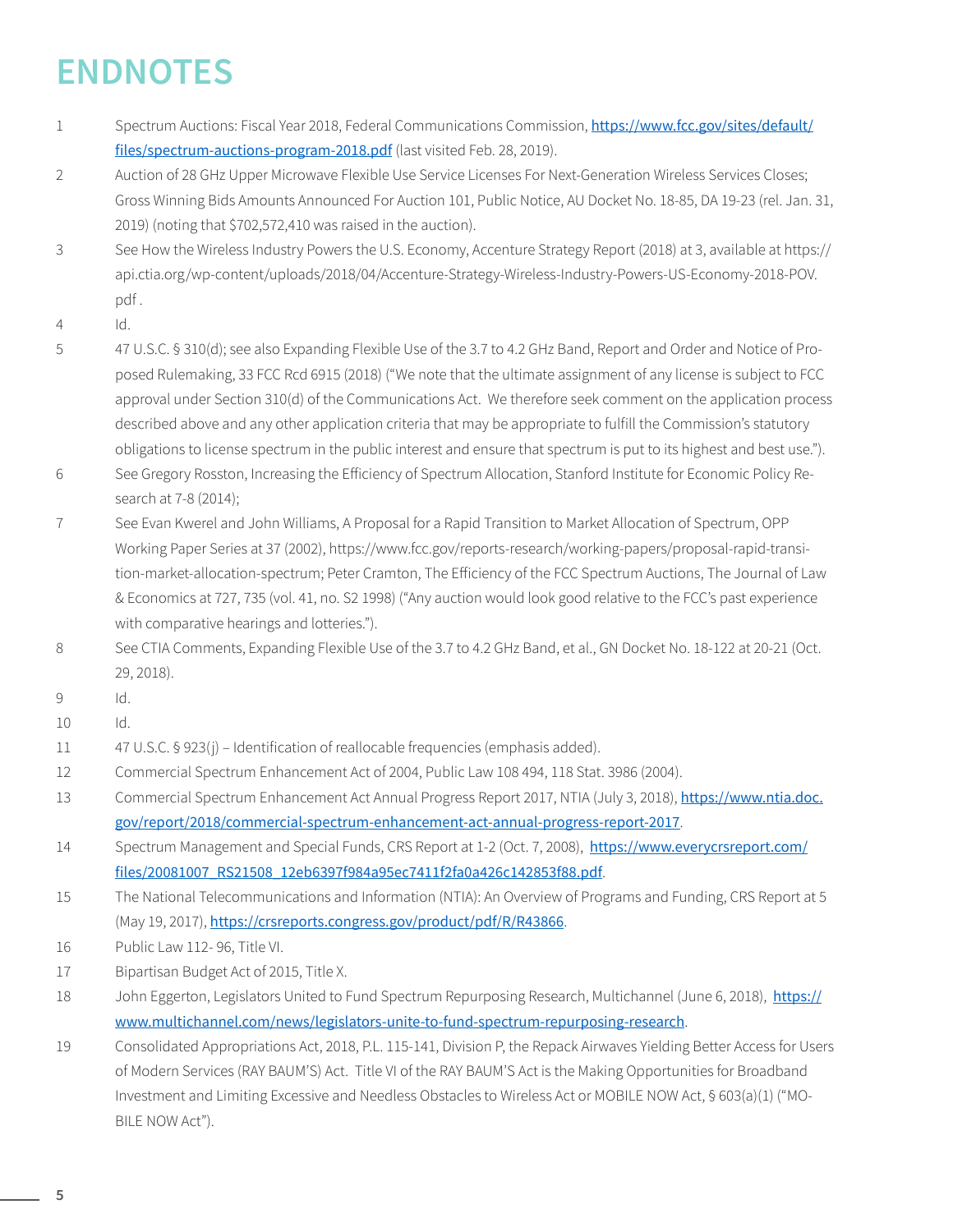### **ENDNOTES**

- 20 Thune Applauds Senate Passage of His MOBILE NOW Act, John Thune U.S. Senator for South Dakota (Aug. 3, 2017), https://www.thune.senate.gov/public/index.cfm/2017/8/thune-applauds-senate-passage-of-his-mobile-nowact. 21 Id. 22 Maj. Gen. Robert E. Wheeler (Ret), Next Steps to Revolutionary Change of Spectrum Usage, at 6 (May 24, 2017), https://c4i.gmu.edu/wp-content/uploads/AFCEA-GMU-2017-Wheeler.pdf ("Wheeler Keynote"). 23 James Lewis, Spectrum Management for Economic Growth and National Security, CSIS Technology Policy Program at 8 (2017), https://csis-prod.s3.amazonaws.com/s3fs-public/publication/170404\_Lewis\_SpectrumManagement\_Web\_Rev.pdf?XIjFJ0kHnStbN\_UM2Jzn9fIJW\_HLTuFK. 24 Id. 25 Id. 26 Plan and Timetable to Make Available 500 Megahertz of Spectrum for Wireless Broadband, NTIA (Oct. 29, 2010), https://www.ntia.doc.gov/report/2010/ten-year-plan-and-timetable-make-available-500-megahertz-spectrumwireless-broadband-pre. 27 Bipartisan Budget Act of 2015, Title X. The Spectrum Pipeline Act also requires the FCC and NTIA to submit two additional reports in 2022 and 2024, each identifying an additional 50 MHz for reallocation. Id. 28 MOBILE NOW Act at § 603(a)(1). 29 Government Request for Information, Program Title: Spectrum Efficient National Surveillance Radar (SENSR), FAA (June 3, 2017), https://faaco.faa.gov/index.cfm/attachment/download/73821. 30 See id. 31 See Fact Sheet - Spectrum Efficient National Surveillance Radar (SENSR), Federal Aviation Administration (June 2, 2017), https://www.faa.gov/news/fact\_sheets/news\_story.cfm?newsId=21734. 32 Wheeler Keynote at 8. 33 Wheeler Keynote at 7. 34 Id. 35 Id. 36 See Wheeler Keynote at 8. 37 Id. 38 C. Bazelon, The Next Wave of Spectrum Reallocation: The Value of Additional Mid-Band Spectrum Reallocations at 16 (Nov. 14, 2017), https://docs.house.gov/meetings/IF/IF16/20171116/106636/HHRG-115-IF16-20171116- SD005-U5.pdf.
- 39 Id. at 18.